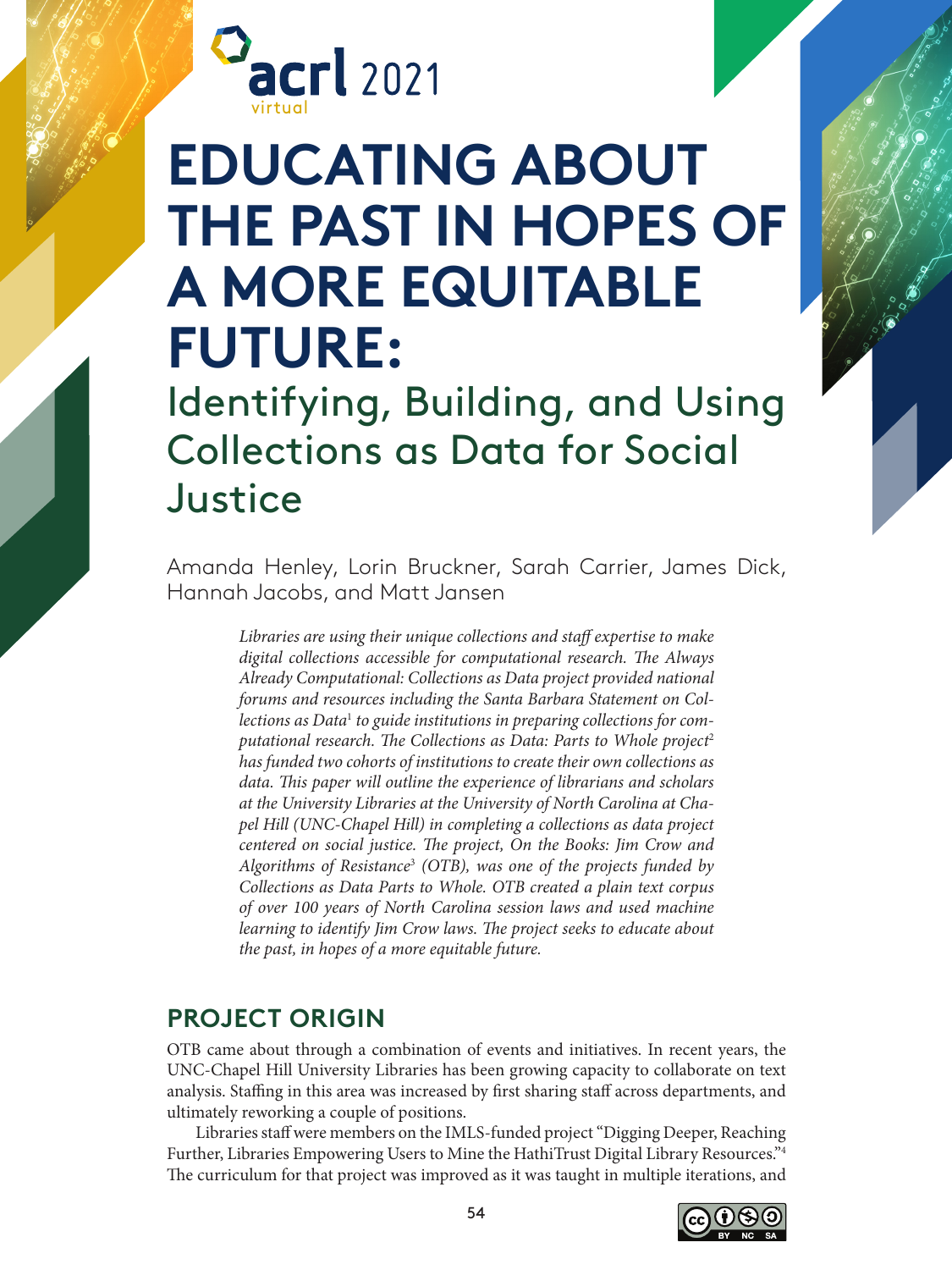many Libraries staff members were introduced to text analysis at one of the four, day-long workshops held between 2016-2018.

Staff members at the University Libraries have made deliberate efforts to work across the Libraries and across campus. A Special Collections Digital Scholarship Working Group encourages collaboration across library divisions. This group was created out of recognition that, "As more archival collections are digitized or born-digital, the work of archivists increasingly overlaps with the work of librarians who are responsible for research data and digital scholarship."5 The group developed closer working relationships while learning from one another and investigating collaboration opportunities, including new uses of digital collections as data. The goal is to create a "collaborative culture that more comprehensively supports library collections and more holistically serves library users."6

Finally, librarians co-founded a Carolina Seminar called, "Transforming Inquiry Through Digital Text Analysis", consisting of an interdisciplinary group of librarians and humanities scholars who met weekly to discuss text analysis, work on projects, and plan programs to bring in outside experts.

The idea for OTB came from Sarah Carrier, North Carolina Research & Instruction Librarian in Special Collections, who had received a question from a high school social studies teacher seeking a comprehensive listing of North Carolina Jim Crow laws. Ms. Carrier realized that beyond the work of Pauli Murray through 1950, no such inventory exists, and the potential impact of such a resource would be invaluable. Consulting the special collections print volumes of laws passed by the General Assembly of North Carolina, each quite lengthy and in total numbering in the dozens, proved neither efficient nor feasible. While these volumes had been digitized and made available online,<sup>7</sup> searching each volume's PDF for keywords had not only its faults and inconsistencies, but without a single text corpus of the laws passed during a specific date range, the potential time commitment was impractical. Ms. Carrier had attended one of the day-long text analysis workshops offered for Library staff, and her interest had been piqued as to whether text analysis could be used to identify the Jim Crow laws. The timing coincided with the hiring of new staff in the libraries to support digital scholarship, so her inquiry was referred to the newly hired Digital Scholarship Specialist, who brought the idea to the Carolina Seminar. The group quickly decided to pilot new methods to investigate feasibility. The idea was discussed more at the Special Collections Digital Scholarship Working Group.

The OTB project served as a catalyst for the University Libraries to address the organizational challenges introduced by collections as data and clarify the methods, roles, and services surrounding the creation and maintenance of these collections. "A successful turn towards collections as data development requires inclusive organizational experimentation spanning archivists, technologists, subject experts, catalogers, and more."8

#### **COLLECTIONS AS DATA PRINCIPLES**

Goals for OTB were largely informed by principles from The Santa Barbara Statement on Collections as Data.9 The project aimed to lower barriers to use by providing materials scoped to users with a variety of technical expertise, including K-12 students and teachers, those interested in doing general legal research, and those interested in creating collections as data or doing text analysis. Thorough documentation and data transparency were key project goals. "Libraries do not often provide access to the scripts that generate collection derivatives, access to processes for cleaning or subsetting data, access to custom schema that have been used, indications of how representative digital holdings are relative to overall holdings, nor is the quality of data typically indicated."10 All scripts that were written to create the OTB corpus are accessible on a GitHub site,<sup>11</sup> along with documentation. The white paper describes processes and workflows, lists all volumes included in the corpus, and provides an OCR accuracy assessment.12 By using open-source software and providing documented code, OTB offers a free and customizable framework so the approach can be implemented in other contexts.

Lastly, the project was guided by ethical commitments. "These commitments work against historic and contemporary inequities represented in collection scope, description, access, and use."13 OTB attempts to document the under-represented injustices that are part of the South's legacy. "In order to fully understand the shadow that Jim Crow continues to cast over us today, it is necessary to know how ostensibly democratic government at all levels and in all places used law to advance white interest while disadvantaging the interests of African Americans and other minorities."14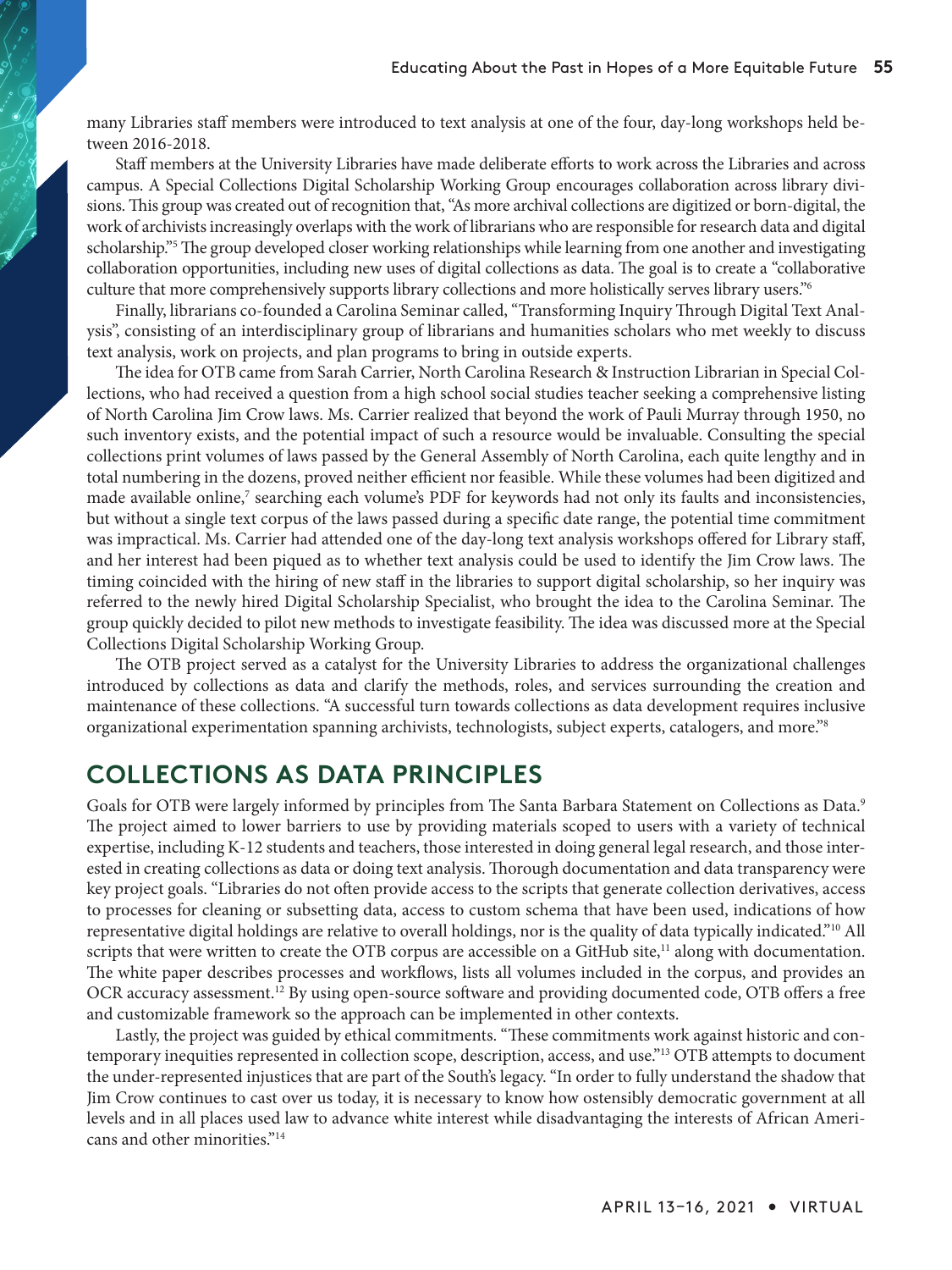The project used an algorithmic approach to discover racist laws during the Jim Crow Era. The project team acknowledges the limits of this approach. "The number and existence of statutes does not create the full measure of the de jure discrimination by government in North Carolina. It was the operation of those laws, the implementation, the interpretation of those laws which almost matter more…than the number of statutes themselves."15 The project team has also thought critically about algorithms.

#### **ALGORITHMS OF RESISTANCE**

All computer interaction is mediated by algorithms, the human-defined processes used by machines to complete tasks. Algorithms determine search results, social media feeds, GPS routes, targeted advertisements, and so on. They do this by following "a set of instructions, rules, and calculations designed to solve problems."16 If programmers are careless—or worse yet, malicious—when writing algorithms, the results can be damaging for minority populations. Safiya Noble calls these "algorithms of oppression" because they support existing negative views of communities of color and sow further division through "digital redlining."<sup>17</sup> Noble's work focuses on the racialized ways that women in particular are represented in online search results: searches for "black girls" and "black beauty" yield racist, sexist, derogatory material while "white girls" and "beauty" yield stereotypical, no less racist or sexist, ideals of beauty as both white and overtly feminine in appearance.

Algorithms, as Noble has shown and Zeynep Tufekci has argued, have very real consequences: they are "computational agents who are not alive, but who act with agency in the world."18 These "computational agents" act out the intentions (and unchecked biases) of their most-often white, male programmers. The lack of diversity in computer programmers leads to the oversight of algorithmic biases in code. Hiring more women and people of color in technology roles is the best solution, but there are also other ways to resist algorithmic oppression.

Joy Buolamwini and the Algorithmic Justice League (AJL), including design justice theorist and activist Sasha Costanza-Chock, are carrying out algorithmic resistance through their focus on exposing and eliminating biased and harmful AI technologies.<sup>19</sup> They work against what Ruha Benjamin has termed "discriminatory design." We draw from their examples to outline a set of guidelines in use by OTB for algorithmic resistance:

- First, we *acknowledge that we live in a society historically built on racist ideologies and practices* and while we do not *intend* to systematically exclude marginalized people, we recognize that *any algorithmic platform, analysis, or tool we create or use may still impose harm, whether small or significant.*<sup>20</sup>
- Despite these challenges, we seek to *use algorithms to resist discriminatory policies and to enact positive change* by:
	- o *Centering those whose knowledge and experiences directly connect to our work;*<sup>21</sup> *and Enabling community agency and control:*<sup>22</sup> We are engaging instructors at the K-12 and college levels with the aim of making them aware of these laws and working with them to identify potential pedagogical uses. Through education and community engagement, we make students, scholars, and the general public aware of our work and our uses of algorithms. In addition to promoting awareness, we seek feedback on how our work with algorithms may be impacting others and how we can address that impact.
	- Considering our own identities, assumptions, and privileges:<sup>23</sup> We recognize that the technical part of our team is overwhelmingly white, so we rely on the advice of experts in history and African American studies to inform our work.
	- o *Ensuring transparency in our uses and creation of algorithms:*24 We have posted our documented code on GitHub and are creating step-by-step tutorials and examples.
	- o *Keeping humans in the loop:*<sup>25</sup> We used a combination of automated and manual processes to prepare the corpus to the best of our ability. We trained the algorithms we use to identify Jim Crow Laws with training sets identified and refined by scholars in multiple disciplines.
	- o *Prioritizing process over product:*<sup>26</sup> Our team spent a year developing a thorough process to reduce as many corpus errors as possible.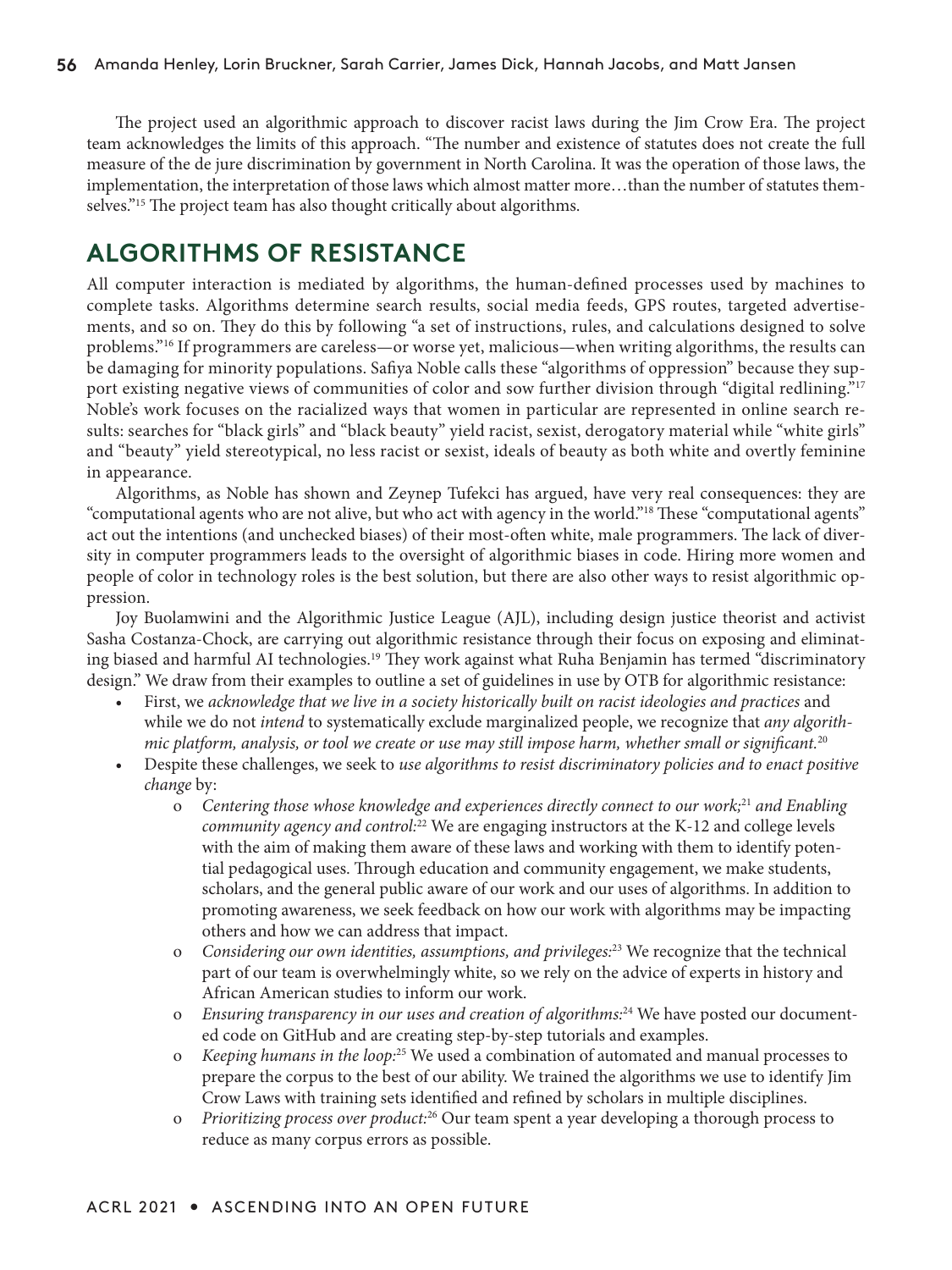The same algorithm can be used for oppression or resistance. How we design and use algorithms, and how they impact those vulnerable to discriminatory policies, determines whether they *enact* oppression or resistance. OTB is an attempt to work, however imperfectly, for that resistance.

## **WORKFLOW & PROCESSES**

A summary of the OTB workflow and processes follow. Additional information is available in the OTB white paper.<sup>27</sup>

Creating an inventory of North Carolina Jim Crow laws required first and foremost a collection of digitized pages from North Carolina law books. The collection used for OTB was digitized between 2009-2011 under the IMLS grant Ensuring Democracy through Digital Access,<sup>28</sup> which digitized state documents and made them accessible through the Internet Archive. OTB focused on session laws passed during the Jim Crow era (1865- 1967), a total of 96 volumes.

While the digitized collection was crucial to the project's success, image quality varied and presented OCR challenges. Images included indexes, title pages, tables, etc. Likewise, some text was skewed on the images, and pages contained marginalia and headers that could interfere with analysis. To improve OCR results, each image was adjusted or rotated, as needed, using the Python Imaging Library, Pillow. Prior to OCR, each image was trimmed to isolate the main text.

Once image adjustment was complete, Python-tesseract was used for OCR and the OCR quality was assessed. North Carolina session laws are organized by chapter and section. To identify Jim Crow laws, the individual laws (or sections) needed to be separated. Much of the time and effort required to build the corpus was spent isolating individual sections for analysis. This lengthy process involved an initial split of the volumes into chapters and sections, numerous iterations of corrections, generation of the final split files, and an error assessment.

The initial splits used pattern matching with regular expressions to identify the beginning of new chapters and sections. After these splits were made, likely problems were identified, such as pattern matching errors, OCR errors, image scan errors, etc. Chapter splits that were not identified because of text missing from the digital images or lost in the OCR process were transcribed. Some volumes could not be split automatically, including those that identify chapters with Roman numerals, those with chapter headings in the margins, and, lastly, some volumes that simply did not split well. Those volumes were split manually. Due to the extremely time-intensive nature of this work, some split errors remained in the first version of the corpus. The corpus of all session laws contains 53,515 chapters and 297,790 sections. Initially, 27,327 chapter/section split errors were identified. 89.7% of the errors were corrected for version 1 of the corpus. Additional work was done to correct the remaining known errors during phase 2 of the project. Version 2 of the corpus is forthcoming.

The team investigated both unsupervised machine learning (topic modelling) and supervised machine learning methods to identify Jim Crow laws. Supervised machine learning was found to be most effective. Supervised machine learning requires a training set, which is used to "teach" the computer how to identify Jim Crow laws using labeled examples of both Jim Crow laws and laws that are not Jim Crow. The training set was comprised of Jim Crow laws identified by legal scholars Pauli Murray<sup>29</sup> and Richard Paschal,<sup>30</sup> as well as laws selected through random and targeted sampling that were classified as Jim Crow or not Jim Crow by William Sturkey and Kimber Thomas, disciplinary scholars on the project team. An XGBoost model was selected to predict Jim Crow laws.<sup>31</sup> The model was calibrated using 80% of the training set, and 20% was used to assess performance; the final model used all labeled laws to make predictions. Laws with a calibrated probability of 90% or more were classified as Jim Crow laws, identifying 775 Jim Crow laws (in addition to those in the training set). Analysis using version 2 of the corpus and the Jim Crow laws identified by the first version, then confirmed or corrected by experts, is underway.

### **DEFINING JIM CROW LAWS**

A central challenge for this project has been arriving at a working definition of a Jim Crow law. OTB has drawn heavily from Rev. Dr. Pauli Murray's seminal work on race and law in the United States, *States' Laws on Race and*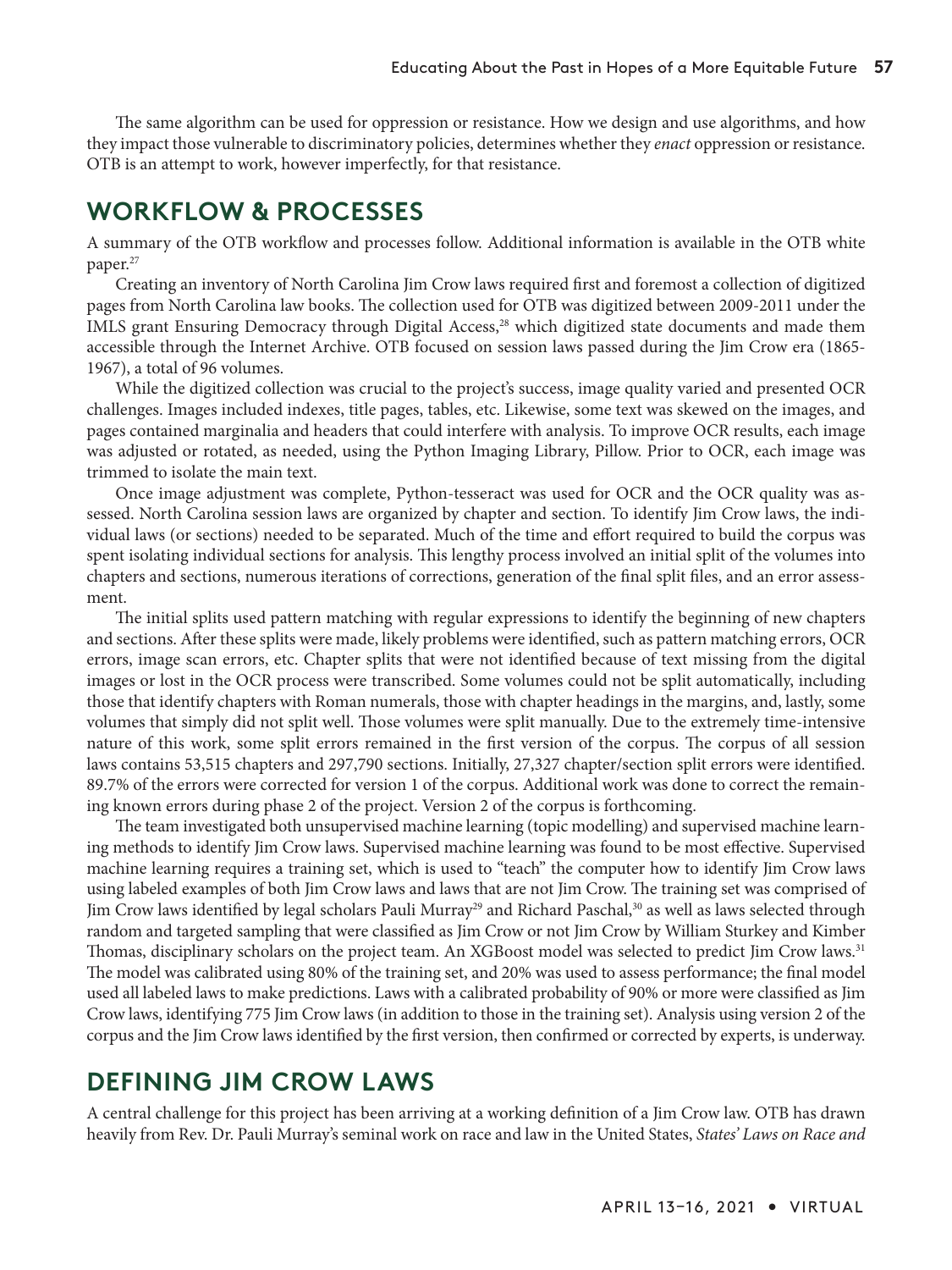*Color*, published in 1950. In this work, Murray uses the term "Jim Crow" with relative infrequency, generally preferring the term "segregation law". Murray cites the US Supreme Court case *Henderson v. US* (1949) as "The Legal Case against Segregation", accepting the case as an authoritative text on the subject.<sup>32</sup> While Murray does not define segregation or Jim Crow, *Henderson* provides definitions for both, and Murray broadly follows these definitions throughout her work. The *Henderson* case defines "segregation" by stating that the type of segregation being discussed is "Racial segregation under compulsion of law" or "according to their color"<sup>33</sup> and that such practices "brand[s] the Negro with the mark of inferiority and assert[s] that he is not fit to associate with white people."34 *Henderson* defines Jim Crow laws as those that create conditions which "strengthen and enhance" "racial prejudice."35 Combining these definitions of segregation laws and Jim Crow laws, OTB has come to a working definition of a Jim Crow law as *any law designed to encourage or enforce separate treatment of any group on the basis of race*. This working definition of a Jim Crow law is necessarily broad and as such is subject to different interpretation by experts. As described by disciplinary scholar William Sturkey, "In many of the laws, there's no question about the intent—the law segregating schools is clearly a Jim Crow law. Other laws might be up for interpretation. We were looking for anything that required racial segregation or stratification in any way."36

Building the training set required interpretation of the laws. Interpretation depends on the reviewer's historical knowledge and understanding. Due to the subjective nature of interpretation, there was some disagreement among the reviewers' assessments. Team member and attorney James Dick reviewed the training set during the second phase of the project to ensure consistency across the training set. This work led to a more nuanced understanding of the different types of Jim Crow laws.

These laws created a "complex system of racial apartheid designed to create a racial hierarchy throughout the American South", featuring "complex and creative ways that people came up with to keep races separated."<sup>37</sup> These laws built on one another to create a structure for apartheid. Laws initiating segregation necessitate the creation of additional laws—the *structural progeny* of Jim Crow. Structural progeny, in this context, refers to laws that did not, in and of themselves, establish a structure for segregation or discrimination but were necessary for the continued enforcement or administration of that structure. Such laws are extremely common relative to laws establishing new segregated institutions and illustrate the tremendous complexity and cost of maintaining the Jim Crow system. Structural progeny frequently included laws calling for payment to be rendered or funds to be allocated to existing (segregated) institutions, or to the staff of those institutions, such as teachers at individual (segregated) schools.

Close review of the Jim Crow laws revealed that they could be categorized. Three categories were identified: *explicit*, *implicit*, and *extrinsic*. Explicit Jim Crow laws are those that clearly called for or enforced segregation or discrimination based on race. These laws cover a wide variety of archetypical Jim Crow topics. Examples include laws requiring separate restrooms, railway cars, and schools for members of different races, and laws preventing interracial marriages. These laws generally included explicitly racialized language such as "white", "colored", and "Indian" and were thus most readily identified. Also classified as explicit were laws that did not call for additional racial segregation but were the structural progeny of Jim Crow laws. A good example of how this structural progeny-type Jim Crow law appears is 1903 Session Law Chapter 364, Section 1, which provides in relevant part that:

[T]he Treasurer of the county school fund of Person County be and he is hereby authorized to pay to Narcissa V. Mason, a colored school-teacher of School District No. 5, for [the] colored race, in Cunningham Township, Person County, the sum of eighty dollars for services as teacher of a public school in said district from October 30, 1899, to March 13, 1900.<sup>38</sup>

This law, while not establishing segregation, only existed because it was necessary to manage an existing racially segregated institution, namely a racially segregated public school. This type of law was categorized as explicit, as it uses racially explicit language and is the legal progeny of previous, explicit school segregation laws and can thereby be interpreted as enforcing previous segregation laws.

Implicit Jim Crow Laws are those that contain no clear racialized language to indicate an intent to segregate or discriminate, but are broadly understood, due to their subject matter, as including an intent to discriminate against and/or segregate on the basis of race. Such laws were categorized as implicit Jim Crow laws. A good ex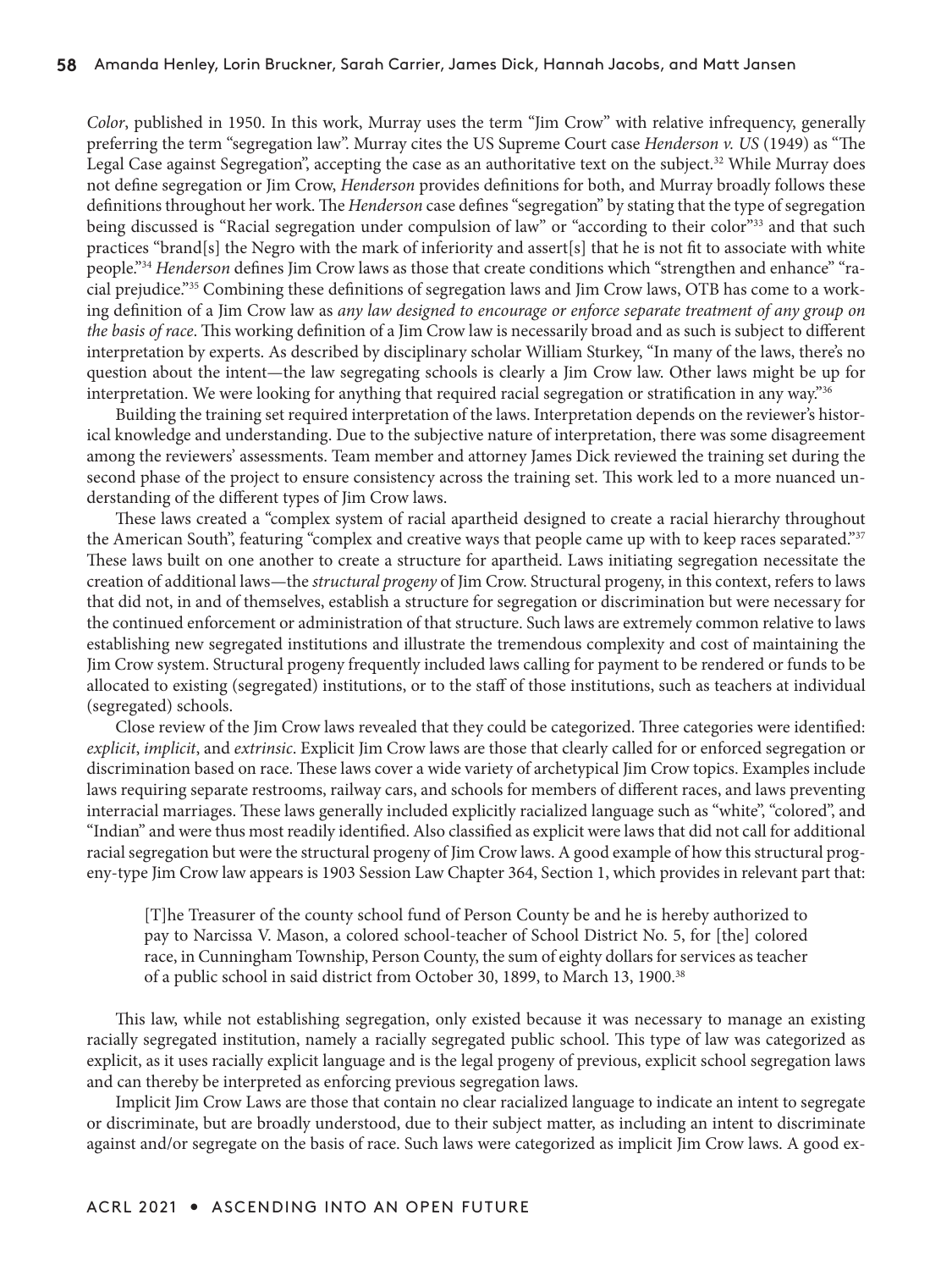ample is 1929 Session Law Chapter 195, Section 11,<sup>39</sup> which provides for the establishment of a board to determine eligibility of prospective students for a public school. Taken on its face value, the text of Section 11 would not indicate that it is a Jim Crow law. However, when taken in context with the chapter heading of Chapter 195, which states explicitly that its intent is "to codify and prescribe the racial qualification of those seeking admission into Cherokee Indian Normal School", it is clear that Section 11 is in fact establishing an entity to enforce racial segregation and is, by implication, a Jim Crow law.

Finally, Extrinsic Jim Crow Laws are such laws that neither contain language clearly calling for or enforcing segregation or discrimination based on race nor are broadly understood to have an intent to discriminate against and/or segregate on the basis of race but which our experts have marked as Jim Crow based on knowledge of specific extrinsic factors surrounding the passage of a law. A good example is 1925 Session Law Chapter 295 Section 10,<sup>40</sup> which provides funding for the construction of a new courthouse. The text of this section of the law contains no explicit language calling for racial segregation, nor does it evince a clear intent to segregate, but our disciplinary scholar was aware that the funds allocated for the construction of a new courthouse were used in part to fund the construction of a confederate monument. With this extrinsic knowledge as context, 1925 Session Law Ch. 295 section 10 can then be classified as a Jim Crow law.

Data analysis can be misleading or useless without contextualization through disciplinary knowledge. The scholarly interpretation of Jim Crow underpins the consistency of our training set and analysis; classification of the types of Jim Crow laws may be used to expand this analysis in the future.

# **PROJECT OUTREACH**

Ensuring that project outcomes included clear connections and possibilities for pedagogical use has been a central goal since the beginning, particularly since the idea for OTB came from a practical need for teaching the history of Jim Crow to high school students. The OTB website includes a *Teach* section where educators can search laws and find ways to incorporate the subject into their curriculum. The website includes lesson plans, a diverse list of primary and secondary sources, an interactive historical timeline of Jim Crow in North Carolina, and a glossary of common and necessary terms.

To ensure that an inventory of laws could be made available for those teaching Jim Crow, particularly K-12 instructors, and that the website could become a portal for materials that support teaching history in the K-12 classroom, OTB teamed up with Carolina K-12, $4$ <sup>1</sup> part of the Carolina Public Humanities initiative at UNC-Chapel Hill. Carolina K-12 staff are curriculum experts with the background and resources to ensure that any content on the site is appropriate and adaptable to K-12 teaching, and that the website is easy to understand and use. This group of K-12 experts created a new lesson plan specifically for teachers interested in using the site and recommended lesson plans already in their database to list on the OTB website.

Furthermore, Carolina K-12 regularly offers workshops for public school teachers in North Carolina and, through the OTB partnership, planned a workshop for teachers on the subject of Jim Crow, with the website being a centerpiece. This first workshop was held January 25, 2021 via Zoom, with over 200 attendees. Other workshops and outreach will be conducted by OTB team members alongside Carolina K-12, including work with school media specialists in the state.

Following the project's ethical commitments and guiding concept of algorithms of resistance, the team developed educational modules for learners wanting to engage with OTB methods. These modules are designed to empower learners to build on the work begun by OTB and to apply the project's methods to their own work. They introduce concepts of algorithms, discuss algorithms of resistance, and demonstrate using Python to perform OCR and exploratory analysis of historical texts.<sup>42</sup> Created in Jupyter Notebooks, published on GitHub, and hosted on Binder [\(mybinder.org\)](http://mybinder.org), these modules can be used in individual learning as well as in classroom instruction. When completed, the modules will be linked to from the OTB website. Planning is also under way for their possible uses in an undergraduate course at UNC-Chapel Hill, a graduate digital humanities course at Duke University, and in a workshop series hosted by the Digital Humanities Collaborative of North Carolina in 2021-22. Jupyter Notebooks afford educators and learners the ability to intersperse code with text and image, allowing learners to read about and test technical concepts in the same space.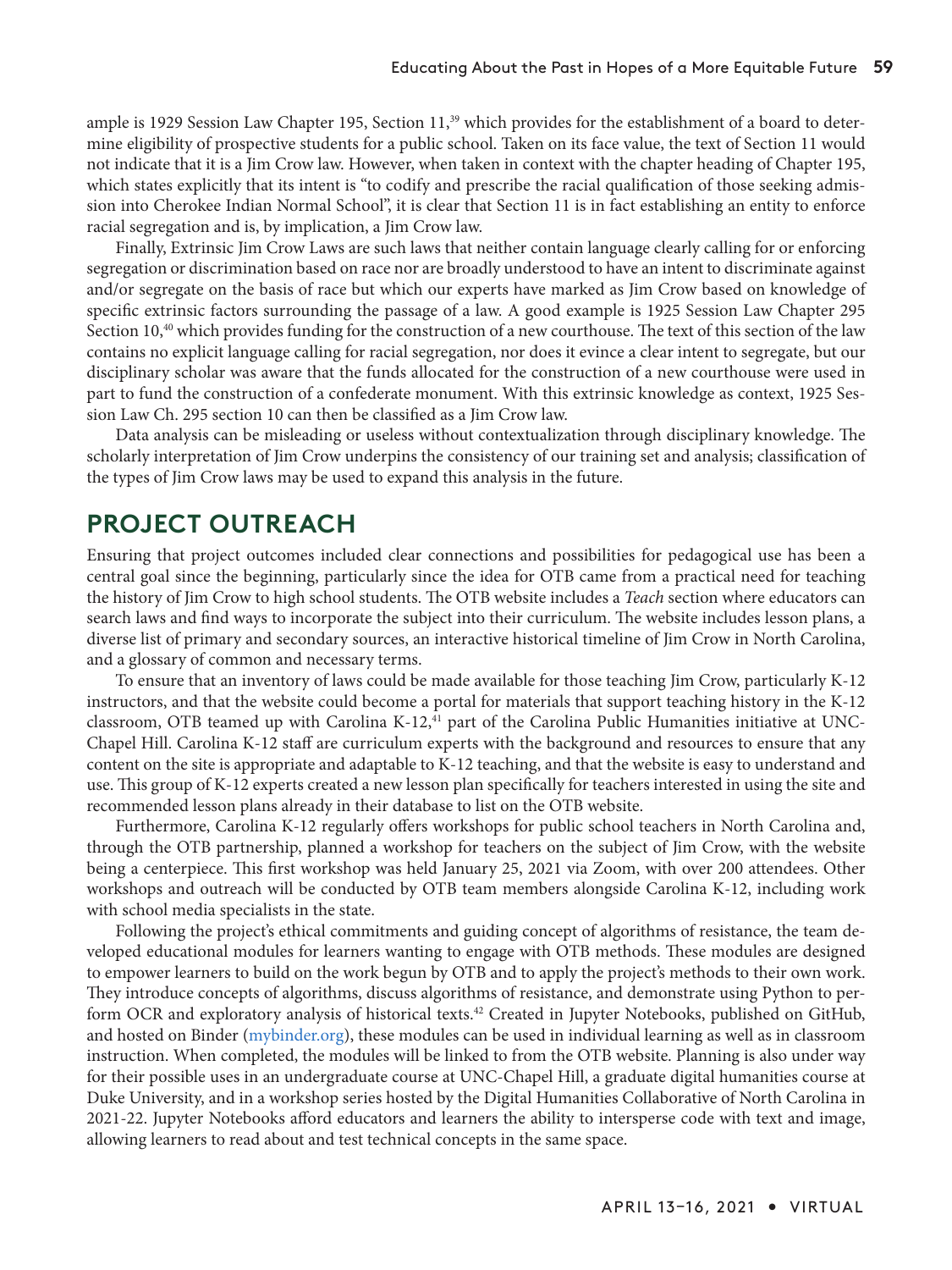# **ORGANIZATIONAL CONSIDERATIONS FOR CREATING COLLECTIONS AS DATA**

OTB required a range of skills and expertise, including subject expertise, technical skills, and data skills. This breadth of expertise and diversity was required to be successful. Each person brought to the team their specialized knowledge that everyone relied on. Ensuring successful collaboration among such a large group of individuals with different specializations required intentionality. Although the team did not begin the project ascribing to the concept of radical collaboration, this was how it operated. Nancy McGovern describes radical collaboration as, "coming together across disparate, but engaged, domains in ways that are often unfamiliar or possibly uncomfortable to member organizations and individuals in order to identify and solve problems together, to achieve more together than we could separately."43

At the beginning of the project, María Estorino, senior administrator on the team, led the group in some practices to facilitate work across reporting lines. These practices included forming the Special Collections Digital Scholarship working group with membership across different library units and getting to know one another. The instinct to get started with the work right away was strong, but "A new community thrives by devoting time to getting acquainted."44 The team took the time for each member to share with the group the skills they brought to the project and what they hoped to gain. This helped everyone understand their roles and how to best organize the work. Working and meeting schedules were established to ensure that the project stayed on track. Ultimately, these practices began the process of building trust. "Being able to rely upon others results from accrued trust based on the perceived reliability of partners."45 Before team members knew one another well enough to trust, good intent was assumed; everyone operated under good faith that each team member was doing their best. As the project progressed and additional outside expertise was needed, others were eager to join. "When you engage in radical collaboration, you participate in an interaction of two or more people allowing the group to achieve and sustain outcomes that members could not individually, the resulting community flourishes—successes are visible and measurable, and people want to join."46

### **EXTENDING THIS WORK**

The second phase of OTB, funded by the Association for Research Libraries' Venture Fund, ends in May 2021. This phase involved improving the corpus through additional data cleaning efforts, additional analysis work, the creation of educational modules, improving the project website, and improving and finalizing the training set for release.

The release of the training set is the final piece needed to allow for the expansion of this work—the identification of Jim Crow laws in states beyond North Carolina. The scripts and workflows on the project's GitHub site are available for the preparation of law corpora from other states, and the training set can be used to train models to identify Jim Crow laws. States' legislatures can be influenced by legislation from neighboring states. A future study might investigate how Jim Crow laws were propagated throughout the states, and how they differed between regions.

# **BIBLIOGRAPHY**

Algorithmic Justice League. "Learn More—The Algorithmic Justice League." Accessed April 12, 2021. [https://www.ajl.org/learn-more.](https://www.ajl.org/learn-more) Always Already Computational—Collections as Data. "The Santa Barbara Statement on Collections as Data." Accessed February 2,

- 2021. [https://collectionsasdata.github.io/statement/.](https://collectionsasdata.github.io/statement/)
- Bruckner, Lorin, Sarah Carrier, Amanda Henley, Matt Jansen, and Sturkey, William. "On the Books: Jim Crow and Algorithms of Resistance." Presented at the Association of Southeastern Research Libraries Webinar Series, June 30, 2020. [https://vimeo.](https://vimeo.com/434504369) [com/434504369.](https://vimeo.com/434504369)

Benjamin, Ruha. *Race after Technology: Abolitionist Tools for the New Jim Code*. Medford, MA: Polity, 2019.

Chen, Tianqi, and Carlos Guestrin. "XGBoost." In *Proceedings of the 22nd ACM SIGKDD International Conference on Knowledge Discovery and Data Mining*, 2016. [https://arxiv.org/abs/1603.02754.](https://arxiv.org/abs/1603.02754)

Collections as Data—Part to Whole. "Part to Whole." Accessed March 5, 2021.<https://collectionsasdata.github.io/part2whole/>. Costanza-Chock, Sasha. *Design Justice*. Cambridge, MA: MIT Press, 2020. <https://design-justice.pubpub.org/>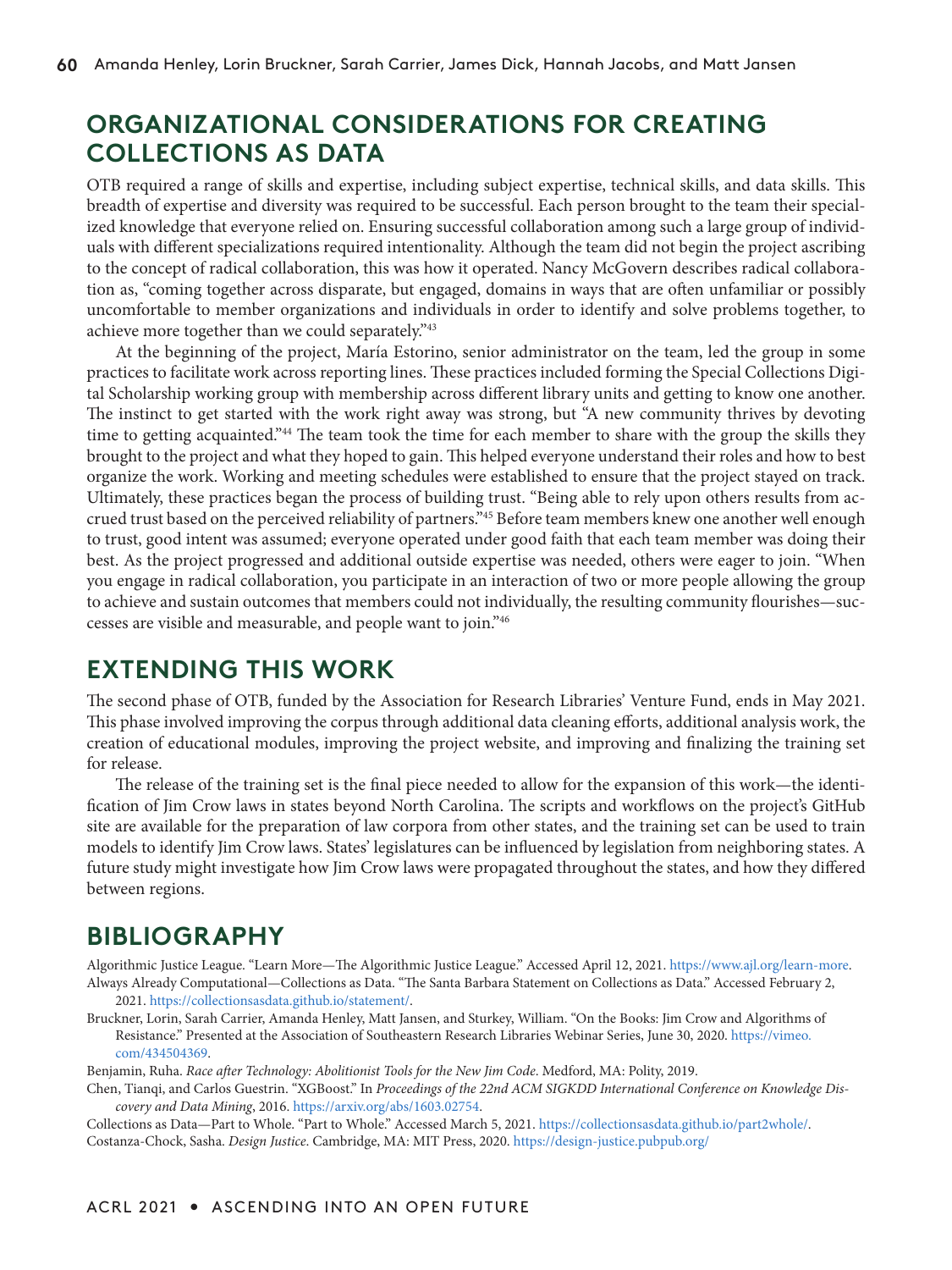- Henley, Amanda, Matt Jansen, Lorin Bruckner, Neil Byers, and Rucha Dalwadi. "On the Books: Jim Crow and Algorithms of Resistance White Paper." White Paper, 2020. [https://doi.org/10.17615/hvz4-sr14.](https://doi.org/10.17615/hvz4-sr14)
- Internet Archive. "North Carolina Government Documents—Ensuring Democracy through Digital Access." Accessed March 5, 2021. <https://archive.org/details/ncgovdocs?tab=about>.
- McGovern, Nancy. "Radical Collaboration and Research Data Management: An Introduction." *Research Library Issues*, no. 296 (2018): 6–22. [https://doi.org/10.29242/rli.296.2.](https://doi.org/10.29242/rli.296.2)
- Murray, Pauli. *States' Laws on Race and Color; and Appendices Containing International Documents, Federal Laws and Regulations, Local Ordinances and Charts*. Cincinnati: Methodist Church, 1950.
- Noble, Safiya Umoja. *Algorithms of oppression : How Search Engines Reinforce Racism.* New York: NYU Press, 2018.
- North Carolina. Private Laws of the State of North Carolina Passed by the General Assembly at Its Session of 1903. Raleigh : E.M. Uzzell.<http://archive.org/details/privatelawsofsta1903nort>.
- North Carolina. Public Laws and Resolutions Passed by the General Assembly at Its Session of 1929. Raleigh : Mitchell Print. Co. [http://](http://archive.org/details/publiclawsresolu1929nort) [archive.org/details/publiclawsresolu1929nort.](http://archive.org/details/publiclawsresolu1929nort)
- North Carolina. Public-Local Laws Passed by the General Assembly ; Private Laws Passed by the General Assembly 1925. Raleigh : Edwards & Broughton Print. Co., state printers.<http://archive.org/details/publiclocallawsp1925nort>.
- Padilla, Thomas. *On a Collections as Data Imperative.* Conference Report. Collections as Data: Stewardship and Use Models to Enhance Access. Washington, D.C.: The Library of Congress, 2016. [http://digitalpreservation.gov/meetings/dcs16/tpadilla\\_OnaCollection](http://digitalpreservation.gov/meetings/dcs16/tpadilla_OnaCollectionsasDataImperative_final.pdf)[sasDataImperative\\_final.pdf](http://digitalpreservation.gov/meetings/dcs16/tpadilla_OnaCollectionsasDataImperative_final.pdf).
- Padilla, Thomas, Laurie Allen, Hannah Frost, Sarah Potvin, Elizabeth Russey Roke, and Stewart Varner. *Final Report—Always Already Computational: Collections as Data,* 2019. [https://doi.org/10.5281/zenodo.3152935.](https://doi.org/10.5281/zenodo.3152935)
- Paschal, Richard. "Jim Crow in North Carolina A Carolina K-12 Virtual Curriculum Module." Presented at the Carolina Public Humanities, February 10, 2021. [https://www.youtube.com/watch?v=WF1Xtx63Nas&feature=youtu.be.](https://www.youtube.com/watch?v=WF1Xtx63Nas&feature=youtu.be)
- Paschal, Richard. *Jim Crow in North Carolina: The Legislative Program from 1865 to 1920*. Carolina Academic Press, 2020.
- Shanks, Justin, Sara Mannheimer, and Jason Clark. "Radical Collaboration: Making the Computational Turn in Special Collections and Archives." *ResearchDataQ*, November 20, 2019. [https://researchdataq.org/editorials/radical-collaboration-making-the-computa](https://researchdataq.org/editorials/radical-collaboration-making-the-computational-turn-in-special-collections-and-archives/)[tional-turn-in-special-collections-and-archives/.](https://researchdataq.org/editorials/radical-collaboration-making-the-computational-turn-in-special-collections-and-archives/)
- Tufekci, Zeynep. "Algorithmic harms beyond Facebook and Google: Emergent challenges of computational agency symposium essays." *Colorado Technology Law* 13, 2015: 203– 18.

UNC-Libraries-Data/OnTheBooks. GitHub Repository, accessed March 5, 2021. <https://github.com/UNC-Libraries-data/OnTheBooks>

- UNC University Libraries. "Algorithms of Resistance Reveal Extent of North Carolina's Jim Crow Laws." Accessed April 6, 2021. [https://](https://library.unc.edu/2021/02/algorithms-of-resistance/) [library.unc.edu/2021/02/algorithms-of-resistance/.](https://library.unc.edu/2021/02/algorithms-of-resistance/)
- University of Illinois. "HTRC Digging Deeper, Reaching Further—Libraries Empowering Users to Mine the HathiTrust Digital Library Resources." Accessed March 5, 2021. <https://teach.htrc.illinois.edu/>.
- University of North Carolina at Chapel Hill. "Carolina K-12." Carolina Public Humanities. Accessed March 22, 2021. [https://humani](https://humanities.unc.edu/ck12/)[ties.unc.edu/ck12/](https://humanities.unc.edu/ck12/).

#### **NOTES**

- 1. "The Santa Barbara Statement on Collections as Data," Always Already Computational—Collections as Data, accessed February 2, 2021, [https://collectionsasdata.github.io/statement/.](https://collectionsasdata.github.io/statement/)
- 2. "Part to Whole," Collections as Data—Part to Whole, accessed March 5, 2021,<https://collectionsasdata.github.io/part2whole/>.
- 3. "On The Books—Jim Crow and Algorithms of Resistance," accessed March 5, 2021,<https://onthebooks.lib.unc.edu/>.
- 4. "HTRC Digging Deeper, Reaching Further—Libraries Empowering Users to Mine the HathiTrust Digital Library Resources," University of Illinois, accessed March 5, 2021, <https://teach.htrc.illinois.edu/>.
- 5. Justin Shanks et al., "Radical Collaboration: Making the Computational Turn in Special Collections and Archives," *ResearchDataQ*, November 20, 2019, [https://researchdataq.org/editorials/radical-collaboration-making-the-computational-turn-in-special-collec](https://researchdataq.org/editorials/radical-collaboration-making-the-computational-turn-in-special-collections-and-archives/)[tions-and-archives/.](https://researchdataq.org/editorials/radical-collaboration-making-the-computational-turn-in-special-collections-and-archives/)
- 6. See note 5 above.
- 7. "North Carolina Government Documents—Ensuring Democracy through Digital Access". Internet Archive, 2010. [https://archive.](https://archive.org/details/ncgovdocs?tab=about) [org/details/ncgovdocs?tab=about](https://archive.org/details/ncgovdocs?tab=about).
- 8. Thomas Padilla et al., "Final Report—Always Already Computational: Collections as Data," May 2019: 15, [https://doi.org/10.5281/](https://doi.org/10.5281/zenodo.3152935) [zenodo.3152935.](https://doi.org/10.5281/zenodo.3152935)
- 9. "The Santa Barbara Statement on Collections as Data."
- 10. Thomas Padilla, "On a Collections as Data Imperative," Conference Report, Collections as Data: Stewardship and Use Models to Enhance Access (Washington, D.C.: The Library of Congress, September 27, 2016). [http://digitalpreservation.gov/meetings/dcs16/](http://digitalpreservation.gov/meetings/dcs16/tpadilla_OnaCollectionsasDataImperative_final.pdf) [tpadilla\\_OnaCollectionsasDataImperative\\_final.pdf\]](http://digitalpreservation.gov/meetings/dcs16/tpadilla_OnaCollectionsasDataImperative_final.pdf).
- 11. "UNC-Libraries-Data/OnTheBooks," accessed March 5, 2021, [https://github.com/UNC-Libraries-data/OnTheBooks.](https://github.com/UNC-Libraries-data/OnTheBooks)
- 12. Amanda Henley et al., "On the Books: Jim Crow and Algorithms of Resistance White Paper," White Paper, 2020, [https://doi.](https://doi.org/10.17615/hvz4-sr14) [org/10.17615/hvz4-sr14.](https://doi.org/10.17615/hvz4-sr14)